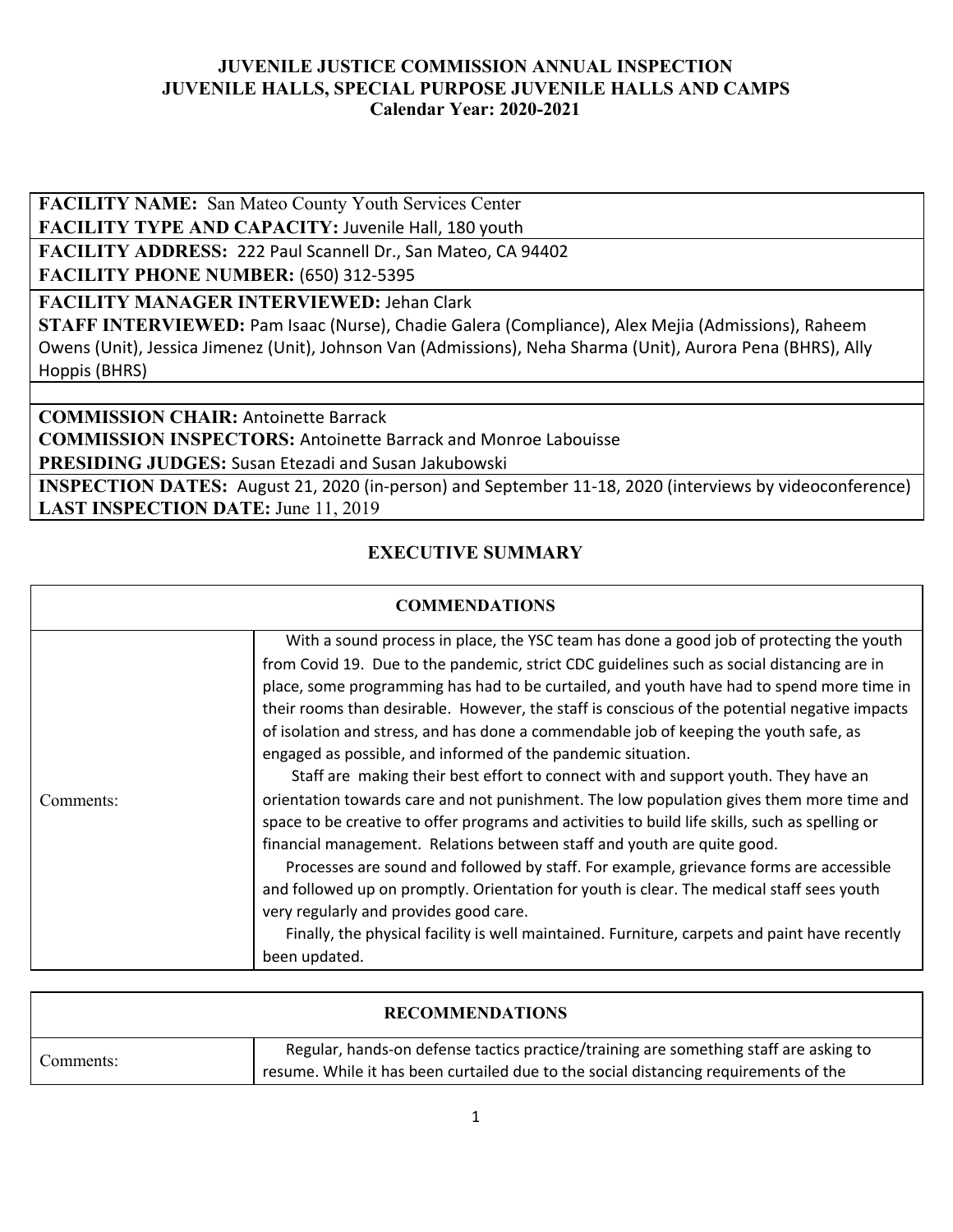| pandemic, staff believe it is worth taking the risk of physical proximity in order to get this                                                                                                                                                                                              |
|---------------------------------------------------------------------------------------------------------------------------------------------------------------------------------------------------------------------------------------------------------------------------------------------|
|                                                                                                                                                                                                                                                                                             |
| practice, for their own safety.                                                                                                                                                                                                                                                             |
| We also recommend more communication between outside Probation Officers and YSC                                                                                                                                                                                                             |
| unit staff. Plans for youth are developed by Probation Officers, but the unit staff we                                                                                                                                                                                                      |
| interviewed were not very familiar with POs' plans for youth and felt they could provide                                                                                                                                                                                                    |
| valuable input.                                                                                                                                                                                                                                                                             |
| Finally, kids enjoy practical skills and vocational training, e.g. culinary arts, and particularly<br>programs taught by formerly incarcerated individuals. We recommend that the YSC pursue<br>more of this kind of programming, especially if it enhances reentry/transition planning for |
| youth. Programs could include job skills, life skills, and other reentry needs, such as driver's                                                                                                                                                                                            |
| ed.                                                                                                                                                                                                                                                                                         |

| <b>LOCAL COUNTY INSPECTIONS</b>          |            |     |         |                                                                                                                                                                                                                                                                                                            |  |
|------------------------------------------|------------|-----|---------|------------------------------------------------------------------------------------------------------------------------------------------------------------------------------------------------------------------------------------------------------------------------------------------------------------|--|
| <b>REVIEWED:</b>                         | <b>YES</b> | NO  | N/A     | <b>COMMENTS</b>                                                                                                                                                                                                                                                                                            |  |
| County Building Inspection               |            | X   | П       | A Building Office Safety check was completed 10/1/19. There were<br>no violations found and no report issued. No confirmation of a full<br>building inspection or report was provided. Per the YSC staff, the<br>inspector, Azadeh Imandel, has not yet provided a full report.                            |  |
| Fire Authority                           | X          | - 1 | П       | Last Inspection on 5/16/18. A compliance order was issued. All items<br>were checked and signed off on 8/30/18. Good for 2 years.                                                                                                                                                                          |  |
| <b>Public Health-Nutrition</b>           | χ          | - 1 | $\Box$  | 1/10/19 Menu Analysis showed nutritional compliance. Food<br>Inspection report of 8/12/19 indicated several repairs needed, such as<br>ware washer leak and refrigeration repair. Unknown if repairs were<br>made.                                                                                         |  |
| Public Health-Medical /<br>Mental Health | X          | - 1 | $\perp$ | 8/21/19 Report showed facility compliance in all categories.<br>Commended positive working relationship between medical and<br>probation, appearance of the facility and programming. The only<br>recommendation was to find a way to integrate medical (paper) and<br>mental health (electronic) records. |  |
| Public Health-Environmental              | X          |     | П       | 9/9/19 Inspection Report showed compliance in all major categories.<br>However, several items needed attention, including mold, a toilet<br>not working, clogged ceiling vents. Repairs to address the issues<br>were completed by the Facilities Maintenance department.                                  |  |
| <b>OTHER DOCUMENTATION</b>               |            |     |         |                                                                                                                                                                                                                                                                                                            |  |
| <b>REVIEWED:</b>                         | <b>YES</b> | NO  | N/A     | <b>COMMENTS</b>                                                                                                                                                                                                                                                                                            |  |

# **DOCUMENT REVIEW**

٦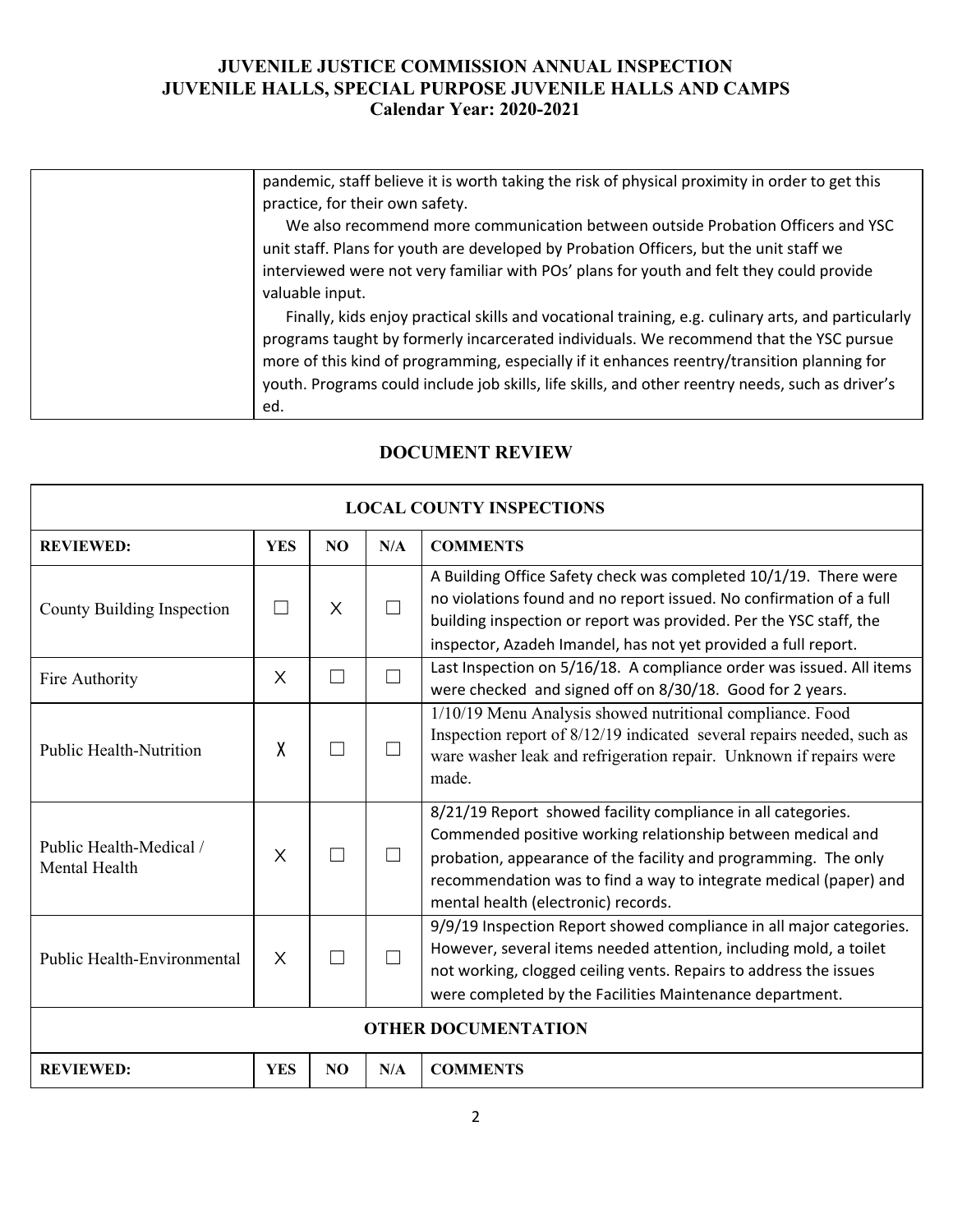| Grievance Forms                       | χ                                                                                                                                                                                                                                                                                              |                                                                          |  | Grievance forms are available on unit and are collected every day.<br>Forty grievances were filed during the year. The grievances were<br>addressed within 3 days, youth signed off on them and no appeals<br>were requested. Further investigations were called for in 2 cases<br>and staff committed to follow-up steps in several cases.                                                                                |  |
|---------------------------------------|------------------------------------------------------------------------------------------------------------------------------------------------------------------------------------------------------------------------------------------------------------------------------------------------|--------------------------------------------------------------------------|--|----------------------------------------------------------------------------------------------------------------------------------------------------------------------------------------------------------------------------------------------------------------------------------------------------------------------------------------------------------------------------------------------------------------------------|--|
| Serious Incident Reports              | χ                                                                                                                                                                                                                                                                                              |                                                                          |  | There were 14 reports filed during 2019, 9 related to incidents of<br>assault between youth. Processes for securing youth were described<br>in detail. Most, but not all, were signed by a staff member and<br>on-duty ISM.                                                                                                                                                                                                |  |
| Youth/Parent Orientation<br>Materials | χ                                                                                                                                                                                                                                                                                              |                                                                          |  | Orientation material included a Handbook with expectations and<br>rules, a separate sheet of Facility Rules that youth were required to<br>read and sign and a Brochure on Sexual Abuse Zero Tolerance<br>Policies with a place for youth to sign-off once read. Language and<br>detail seem appropriate.<br>A brochure on Visitation procedures and rules, as well as a written<br>process for Zoom visits were reviewed. |  |
| Comments:                             |                                                                                                                                                                                                                                                                                                | Grievance Forms are accessible; Rules are posted, clear and appropriate. |  |                                                                                                                                                                                                                                                                                                                                                                                                                            |  |
| Recommendations:                      | The county did not supply building inspection reports. We believe formal written reports for<br>all county inspections should be requested by YSC in the future. To ensure a safe and<br>compliant facility, we would like to see a written sign-off when action items have been<br>completed. |                                                                          |  |                                                                                                                                                                                                                                                                                                                                                                                                                            |  |

# **INTERVIEWS**

| <b>ANCILLARY SERVICES</b> |            |     |     |                                                                                                                                                                                                                                                                                                                                                                                                                                                                                                                                                         |  |  |
|---------------------------|------------|-----|-----|---------------------------------------------------------------------------------------------------------------------------------------------------------------------------------------------------------------------------------------------------------------------------------------------------------------------------------------------------------------------------------------------------------------------------------------------------------------------------------------------------------------------------------------------------------|--|--|
| <b>INTERVIEWED:</b>       | <b>YES</b> | NO. | N/A | <b>COMMENTS</b>                                                                                                                                                                                                                                                                                                                                                                                                                                                                                                                                         |  |  |
| Mental Health             | $\times$   |     |     | Aurora Pena, BHRS Unit Supervisor and Ally Hoppis, BHRS<br>interviewed. See comments below in the Behavioral Health section.                                                                                                                                                                                                                                                                                                                                                                                                                            |  |  |
| <b>Medical Care</b>       | X          |     |     | Pam Isaac, Head Nurse at YSC was interviewed. Staff includes a<br>medical director (on duty Friday, 8-5), Nurse Practitioner (on duty<br>Monday, Wednesday, Friday) plus 3 full time nurses, 3 part time.<br>Coverage is 6am to 10pm, 7days/week. If there is an emergency at<br>night, the ISM calls 911. Nurses see newly booked youth within 24<br>hours and a full evaluation is completed within 96 hours. Nurses visit<br>the living units 4x/day. Youth can fill out forms requesting medical<br>attention. These are picked up at 3pm each day. |  |  |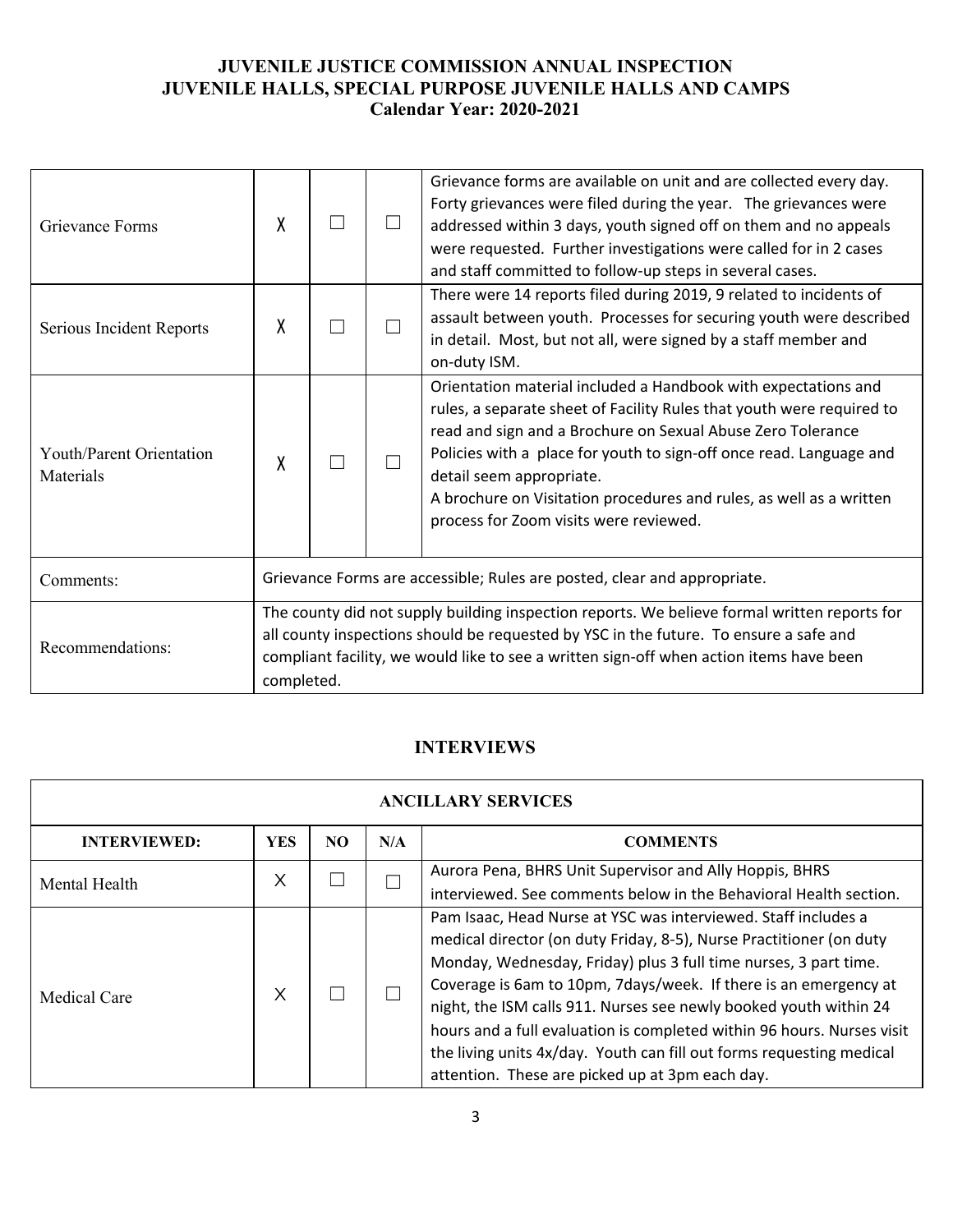| Dental Care       |                                                                                                                                                                                                                                                                                      | X |  | There is a full dental facility, with a dentist available, on site. The<br>dental facility is within the medical unit and includes a full set of<br>necessary equipment. Youth do not need to be taken out of the<br>facility to receive most dental care. The Medical staff provided us<br>with this information.                                                                                                                                                                                         |
|-------------------|--------------------------------------------------------------------------------------------------------------------------------------------------------------------------------------------------------------------------------------------------------------------------------------|---|--|------------------------------------------------------------------------------------------------------------------------------------------------------------------------------------------------------------------------------------------------------------------------------------------------------------------------------------------------------------------------------------------------------------------------------------------------------------------------------------------------------------|
| Kitchen/Nutrition |                                                                                                                                                                                                                                                                                      | X |  | A large kitchen and dining facility are on-site, but due to the low<br>population of youth in the facility, the facility's nutrition services are<br>in the process of transitioning to delivered meals. The County<br>Sheriff's nutrition services are about to start delivering meals, which<br>will be stored in and served from food storage units in each<br>residential unit. The facility leadership team provided us with this<br>information. For more detail, see Meals/Nutrition section below. |
| Comments:         | Very good services are available to youth and the staff is committed to fully supporting them.<br>Appropriate CDC protocols, such as testing and quarantining, are in place to protect youth<br>and staff from coronavirus when a new youth enters the hall. No youth has been sick. |   |  |                                                                                                                                                                                                                                                                                                                                                                                                                                                                                                            |
| Recommendations:  |                                                                                                                                                                                                                                                                                      |   |  |                                                                                                                                                                                                                                                                                                                                                                                                                                                                                                            |

| YOUTH INTERVIEWS                                         |                                                                                                                                                                                                                                                                                                                                                                                                                                                                                                                                                                                                                                                                                          |  |  |  |  |  |
|----------------------------------------------------------|------------------------------------------------------------------------------------------------------------------------------------------------------------------------------------------------------------------------------------------------------------------------------------------------------------------------------------------------------------------------------------------------------------------------------------------------------------------------------------------------------------------------------------------------------------------------------------------------------------------------------------------------------------------------------------------|--|--|--|--|--|
| What was your intake and<br>orientation experience like? | No complaints about intake and orientation. Youth receive a written copy of the rules. They<br>sign a form to say they understand the rules. It's clear to them. If they have been there<br>before, it's faster and more straightforward. They might need to be in a holding room for a<br>short amount of time. They have an opportunity to shower. They receive clothes. They are<br>escorted to their unit.                                                                                                                                                                                                                                                                           |  |  |  |  |  |
| Describe your interactions<br>with medical/dental.       | Medical team is accessible and very responsive. A nurse comes to the unit to check on them<br>and their written requests every day. Youth have an opportunity to fill in request forms when<br>they think they need something. The medical staff respond quickly.                                                                                                                                                                                                                                                                                                                                                                                                                        |  |  |  |  |  |
| Describe your experience<br>with behavioral health.      | Therapists are available and youth are aware of that. They are told at intake. None of the<br>youth interviewed were currently using behavioral health services, although they had in the<br>past. They did not seem to have any issues with behavioral health.                                                                                                                                                                                                                                                                                                                                                                                                                          |  |  |  |  |  |
| Describe the interactions<br>between staff and youth.    | There are a variety of reactions by youth to staff, ranging from very positive to slightly<br>negative / neutral. The one girl we interviewed said she has a "great" relationship with staff<br>and talks to them all the time; she sees staff as a resource. One boy observed during the<br>in-person visit was working on an art project with staff and clearly enjoyed hanging out with<br>staff, who were full of praise for him. The two boys interviewed by videoconference<br>described their relationship with staff as "mostly good" but said that in some cases they<br>don't feel they can have productive dialogue with staff and so they just avoid those staff<br>members. |  |  |  |  |  |
| What programs do you find<br>most useful? Why?           | The most popular program at the moment is Beat Within, a writing program; kids have the<br>opportunity to publish their writing in a magazine that publishes writing by incarcerated                                                                                                                                                                                                                                                                                                                                                                                                                                                                                                     |  |  |  |  |  |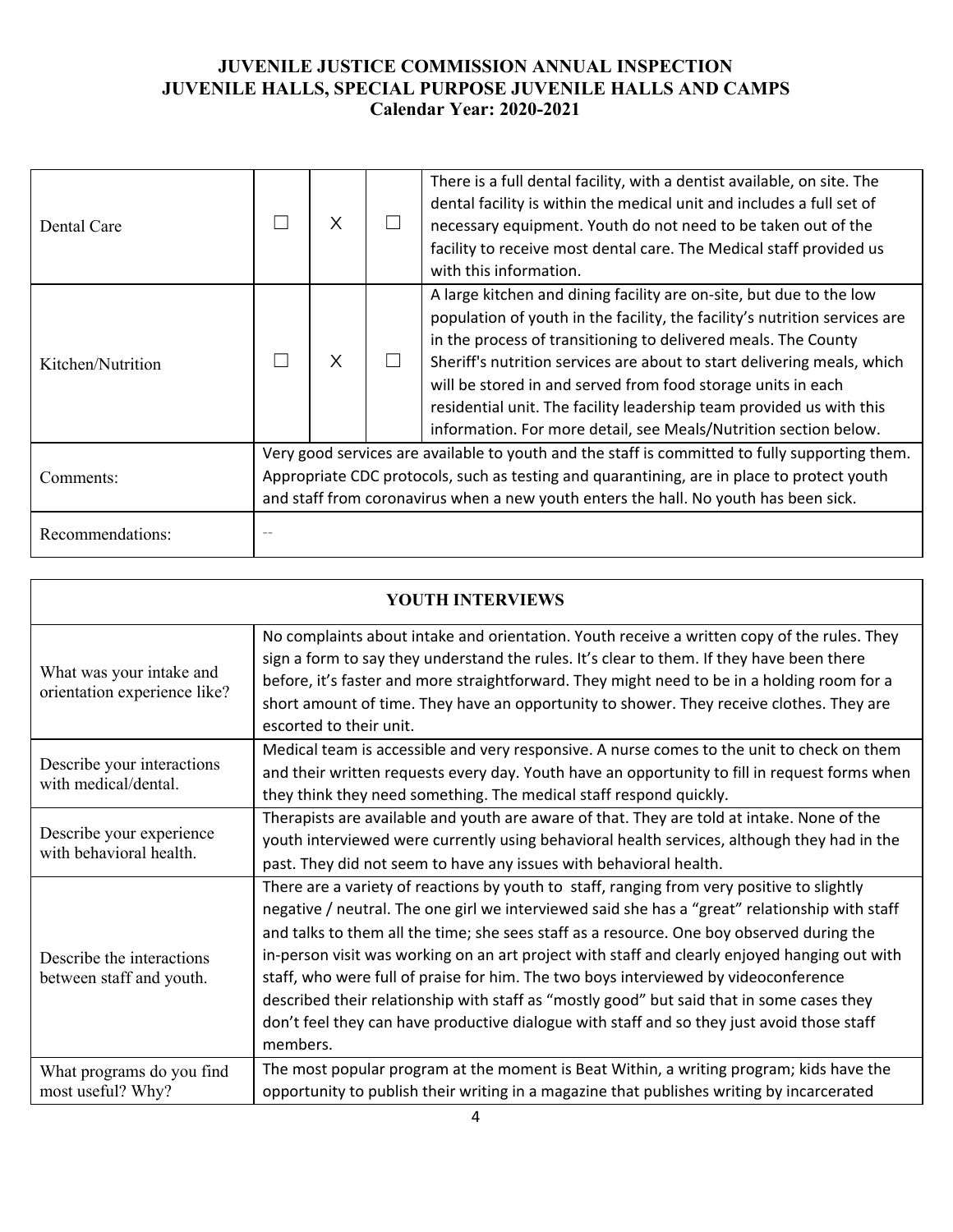|                             | youth. They view it as a good emotional outlet. Many mention Beat Within. Other programs          |
|-----------------------------|---------------------------------------------------------------------------------------------------|
|                             | that can relate to their life as incarcerated youth are also popular, e.g. Success Centers, in    |
|                             | which formerly incarcerated teachers teach job skills, and FLY, which teaches practical           |
|                             | knowledge, e.g. legal processes, useful for incarcerated youth.                                   |
|                             |                                                                                                   |
|                             | On the other hand, youth find yoga to be boring, and they miss Book Club. Most programs,          |
|                             | however, are well received, including less formal programming like games, puzzles, and crafts     |
|                             | they can do with staff on the unit. Other popular programs mentioned in youth interviews          |
|                             | were exercise programs and meditation.                                                            |
|                             | There were no significant complaints from youth, and in fact, in the case of the one girl in the  |
| Summary of youth interview: | facility, she seemed quite happy with her experience in the facility. While they are spending     |
|                             | more time than they would like in their rooms due to the pandemic, and while the boys did         |
|                             | say their least favorite thing at the facility is their rooms which they would like to be bigger, |
|                             | overall the youth gave positive reviews for programs and staff.                                   |
|                             | Although youth are overall positive about staff and programs, they do have some requests.         |
|                             | Specifically, the boys asked for culinary arts training, and generally they enjoy job readiness   |
|                             | programs. So, more broadly, we recommend practical skills training, especially for older          |
| Recommendations:            | youth who are nearing the end of high school. In particular, the youth seemed more engaged        |
|                             | by programs led by or including formerly incarcerated people, so this is another area of          |
|                             | opportunity. Lastly, the boys asked for more up to date movies and/or Netflix when they do        |
|                             | get movie night, and they would also enjoy live TV - probably for live sports. Because            |
|                             | streaming and live entertainment may present educational opportunities, e.g. documentaries        |
|                             | on Netflix or discussion of current events after watching live news, perhaps this is something    |
|                             | worth looking into.                                                                               |

|                                                                                                                                                                                                       | <b>BEHAVIORAL HEALTH</b>                                                                                                                                                                                                                                                                                                                                                                                                                                                                                                                                                                       |  |  |  |  |
|-------------------------------------------------------------------------------------------------------------------------------------------------------------------------------------------------------|------------------------------------------------------------------------------------------------------------------------------------------------------------------------------------------------------------------------------------------------------------------------------------------------------------------------------------------------------------------------------------------------------------------------------------------------------------------------------------------------------------------------------------------------------------------------------------------------|--|--|--|--|
| Currently caseloads are quite low. As of 9/11/20, 14 youth in custody, and 4 full time BHRS<br>Caseload Ratio<br>clinicians supported by 2 program managers are available to meet the needs of youth. |                                                                                                                                                                                                                                                                                                                                                                                                                                                                                                                                                                                                |  |  |  |  |
| Youth Experience                                                                                                                                                                                      | At booking, clinicians introduce mental health services to youth. Although some decline,<br>most accept. There have been no suicide attempts, but some ideations. In such cases there<br>is a protocol for observation with appropriate procedures put in place. Self harm is rare with<br>less than 1 incident per month. About 6 youth were on psychotropic medication at the time<br>of our interview with Behavioral Health; typically at least 50% of the population is on<br>medication.<br>Probation and BHRS report there are no unusual or additional mental health issues related to |  |  |  |  |
|                                                                                                                                                                                                       | the stress of Covid and limits to in person visits with providers and family.                                                                                                                                                                                                                                                                                                                                                                                                                                                                                                                  |  |  |  |  |
| Programming Offered                                                                                                                                                                                   | Clinicians provide therapy, skill building, and sometimes just talk with the youth. Almost all                                                                                                                                                                                                                                                                                                                                                                                                                                                                                                 |  |  |  |  |
|                                                                                                                                                                                                       | BHRS is one-on-one therapy. Star Vista or Rape Trauma Services provide group grograms.<br>Due to Covid, services are now provided remotely, but in an emergency BHRS can meet with                                                                                                                                                                                                                                                                                                                                                                                                             |  |  |  |  |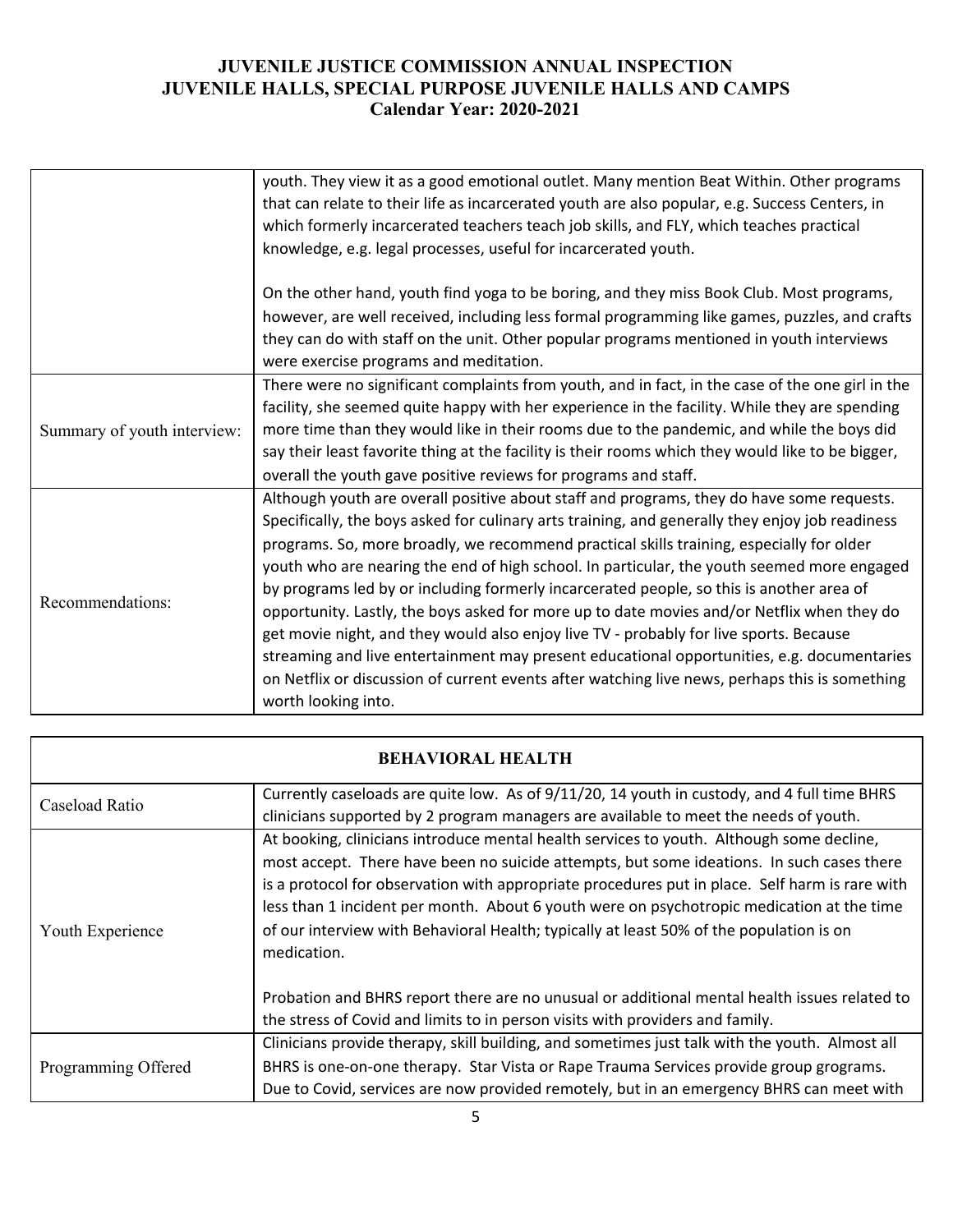|                  | youth face to face. There is one phone line at the hall designated for mental health. The line<br>is always staffed so that clinicians can respond immediately to calls. |
|------------------|--------------------------------------------------------------------------------------------------------------------------------------------------------------------------|
| Comments:        | See programming section for additional details.                                                                                                                          |
| Recommendations: | $- -$                                                                                                                                                                    |

| <b>STAFF</b>                                                                                                |                                                                                                                                                                                                                                                                                                                                                                                                                                                                                                             |                   |        |                                                                                                                                                                                                          |  |
|-------------------------------------------------------------------------------------------------------------|-------------------------------------------------------------------------------------------------------------------------------------------------------------------------------------------------------------------------------------------------------------------------------------------------------------------------------------------------------------------------------------------------------------------------------------------------------------------------------------------------------------|-------------------|--------|----------------------------------------------------------------------------------------------------------------------------------------------------------------------------------------------------------|--|
|                                                                                                             | <b>YES</b>                                                                                                                                                                                                                                                                                                                                                                                                                                                                                                  | NO                | N/A    | <b>COMMENTS</b>                                                                                                                                                                                          |  |
| Does the facility maintain<br>mandated awake ratios?<br>(1:10)                                              | X                                                                                                                                                                                                                                                                                                                                                                                                                                                                                                           | $\Box$            | $\Box$ | Due to the very low youth population, maintaining staff ratios is not<br>an issue at all currently.                                                                                                      |  |
| Does the facility maintain<br>mandated sleeping ratios? (1:30)                                              | X                                                                                                                                                                                                                                                                                                                                                                                                                                                                                                           | $\Box$            | $\Box$ | Due to the very low youth population, maintaining staff ratios is not<br>an issue at all currently.                                                                                                      |  |
| Are staff/youth interactions<br>respectful?                                                                 | $\times$                                                                                                                                                                                                                                                                                                                                                                                                                                                                                                    | $\Box$            | $\Box$ | Staff exhibit genuine care for the youth in their facility, and from<br>what little opportunity we had to observe, youth generally return the<br>respect for staff.                                      |  |
| Are there enough supervisors<br>to supervise staff?                                                         | $\times$                                                                                                                                                                                                                                                                                                                                                                                                                                                                                                    | $\blacksquare$    | $\Box$ | Due to the very low youth population, maintaining staff ratios is not<br>an issue at all currently.                                                                                                      |  |
| Are there staff who speak<br>other languages?                                                               | $\times$                                                                                                                                                                                                                                                                                                                                                                                                                                                                                                    | $\vert \ \ \vert$ | $\Box$ | The main language needed other than English is Spanish, and yes,<br>there are several Spanish speakers on staff. Other language<br>translation is available through a County service by phone if needed. |  |
| Is there a diverse staff<br>workforce?                                                                      | $\times$                                                                                                                                                                                                                                                                                                                                                                                                                                                                                                    | $\vert \ \ \vert$ | $\Box$ | The staff are diverse in both gender and ethnicity.                                                                                                                                                      |  |
| Does the facility have enough staff<br>to ensure that all programs,<br>activities are provided as required? | X                                                                                                                                                                                                                                                                                                                                                                                                                                                                                                           | $\Box$            | ▔      | In fact, the staff have free time to work on creating additional<br>programs on the units.                                                                                                               |  |
| Comments:                                                                                                   | Youth population is low enough that it presents staff with an opportunity to provide youth<br>with a high level of care and interaction, and generally they seem to be taking advantage of<br>that opportunity. They describe their roles as a balance between being a teacher and big<br>brother or sister, and with policing / enforcing the rules. On the other hand, low population<br>also means relatively less staffing which means that staff need to 'wear many hats' which can<br>be challenging. |                   |        |                                                                                                                                                                                                          |  |
| Recommendations:                                                                                            | While staff say that they do have access to regular training, and that training has been<br>upgraded, the one training almost all noted they would like more of is defense tactics. By this<br>they mean that they want more opportunities to practice defense tactics because it is a<br>physical activity which, like a sport, requires regular practice to keep skills sharp. They have<br>been less able to do that during the pandemic due to social distancing requirements, but                      |                   |        |                                                                                                                                                                                                          |  |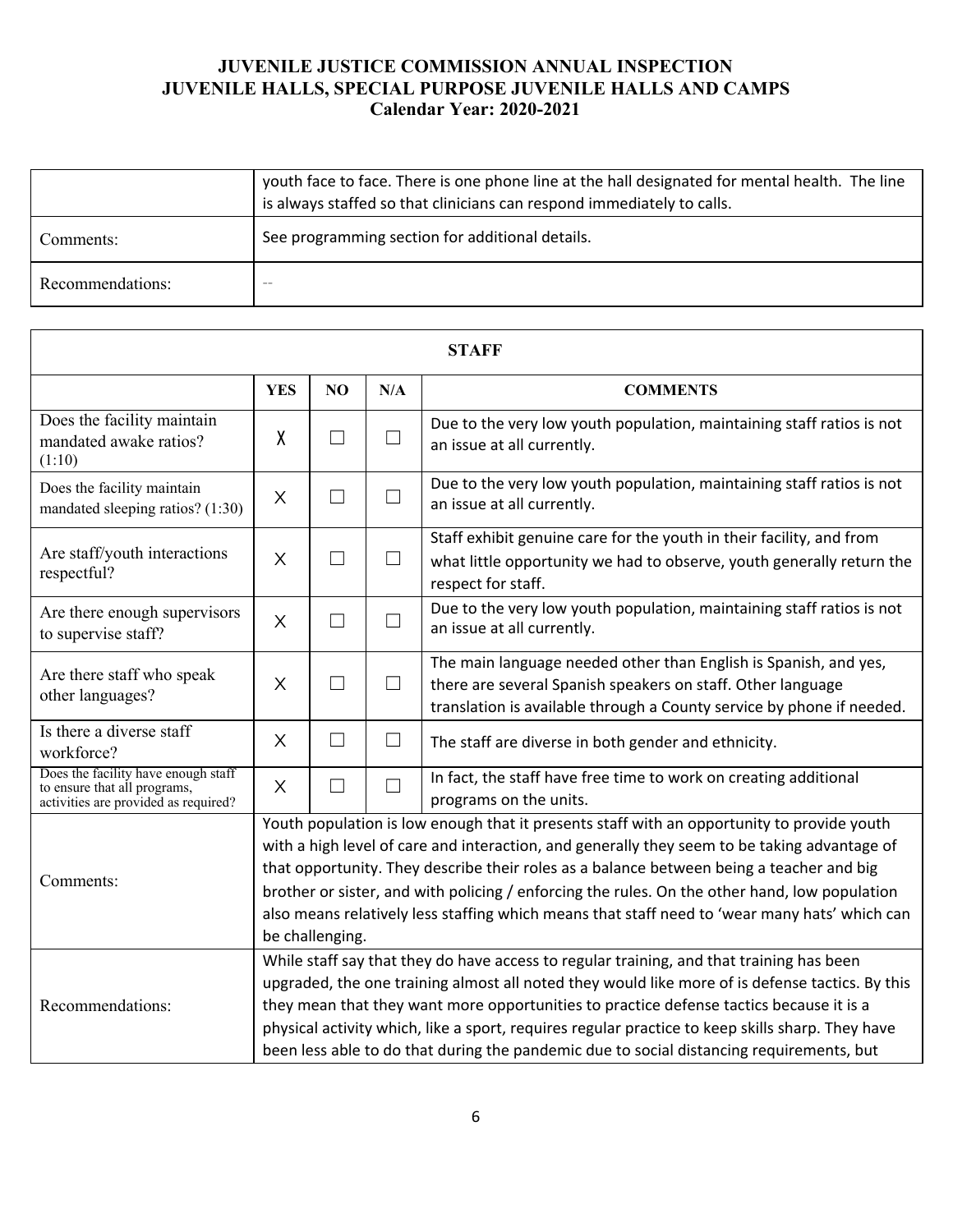| they are asking to take the risk because they think the risk of not practicing the tactics |
|--------------------------------------------------------------------------------------------|
| regularly is also dangerous to them.                                                       |

| <b>INTAKE/ADMISSION</b>                      |                                                                                                                                                                                                                                                                                                                                                                                                                                                                                                                                                                                                                                                                                      |     |     |                                                                                                                  |  |
|----------------------------------------------|--------------------------------------------------------------------------------------------------------------------------------------------------------------------------------------------------------------------------------------------------------------------------------------------------------------------------------------------------------------------------------------------------------------------------------------------------------------------------------------------------------------------------------------------------------------------------------------------------------------------------------------------------------------------------------------|-----|-----|------------------------------------------------------------------------------------------------------------------|--|
|                                              | <b>YES</b>                                                                                                                                                                                                                                                                                                                                                                                                                                                                                                                                                                                                                                                                           | NO. | N/A | <b>COMMENTS</b>                                                                                                  |  |
| Are youth searched during<br>intake?         | χ                                                                                                                                                                                                                                                                                                                                                                                                                                                                                                                                                                                                                                                                                    |     |     | Youth charged with misdemeanors are pat searched. Those charged<br>with felonies are given full visual searches. |  |
| Can youth make phone calls<br>during intake? | X                                                                                                                                                                                                                                                                                                                                                                                                                                                                                                                                                                                                                                                                                    |     |     | Parents or appropriate guardians are also notified by admissions<br>staff.                                       |  |
| Comments:                                    | Youth are assessed thoroughly at intake, for safety, as well as potential self-harm and<br>medical concerns. Intake usually takes about 30 minutes. Because of Covid, a medical check<br>is the first step of intake. Also worth noting, because of Covid, all youth enter a separate<br>quarantine unit in their first few days at the facility, for the sake of observation for Covid<br>symptoms.<br>In conjunction with a Probation Officer, a plan and more comprehensive assessment<br>(educational, developmental, etc.) is written for each youth in the first 48 hours of their stay<br>at the facility. If the youth stays long-term, then the plan is updated at 90 days. |     |     |                                                                                                                  |  |
| Recommendations:                             | None                                                                                                                                                                                                                                                                                                                                                                                                                                                                                                                                                                                                                                                                                 |     |     |                                                                                                                  |  |

| <b>ORIENTATION OF YOUTH</b>                    |            |                                              |     |                                                                                                                                                                                                                                                |  |  |
|------------------------------------------------|------------|----------------------------------------------|-----|------------------------------------------------------------------------------------------------------------------------------------------------------------------------------------------------------------------------------------------------|--|--|
|                                                | <b>YES</b> | NO                                           | N/A | <b>COMMENTS</b>                                                                                                                                                                                                                                |  |  |
| Are all youth orientated?                      | X          |                                              |     | Admissions staff go over rules with youth, quiz them at the end to<br>make sure they understand, and have them sign a form. Unit staff<br>are also available to answer questions. Youth receive a rules book<br>which they take to their room. |  |  |
| Do youth understand rules<br>and expectations? | X          |                                              |     | Youth made clear in interviews that the rules are very transparent<br>and they have an opportunity to discuss rules with staff.                                                                                                                |  |  |
| Are rules and grievance<br>procedures posted?  | Χ          |                                              |     | All youth and staff we interviewed were clear about how to check on<br>rules and file grievances. Everything is posted and in other ways also<br>made transparent.                                                                             |  |  |
| Comments:                                      | None       |                                              |     |                                                                                                                                                                                                                                                |  |  |
| Recommendations:                               |            | None - This is working well in the facility. |     |                                                                                                                                                                                                                                                |  |  |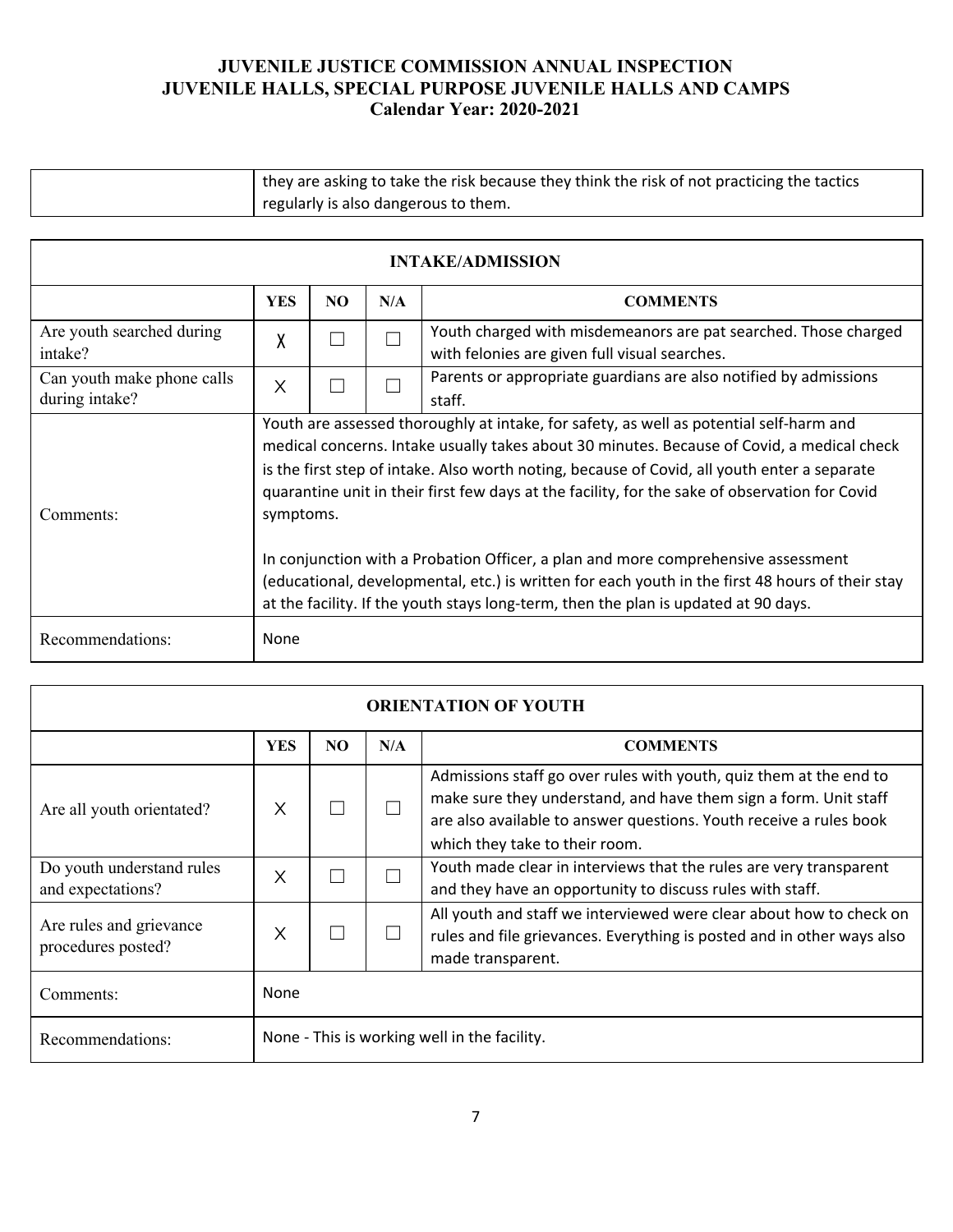| <b>ACTIVITIES AND PROGRAMS</b>                          |            |                          |                   |                                                                                                                                                                                                                                                                                                                                                                                                                                                                                |  |  |
|---------------------------------------------------------|------------|--------------------------|-------------------|--------------------------------------------------------------------------------------------------------------------------------------------------------------------------------------------------------------------------------------------------------------------------------------------------------------------------------------------------------------------------------------------------------------------------------------------------------------------------------|--|--|
|                                                         | <b>YES</b> | NO                       | N/A               | <b>COMMENTS</b>                                                                                                                                                                                                                                                                                                                                                                                                                                                                |  |  |
| Telephone Access (Ongoing)                              | X          | $\vert \ \ \vert$        |                   | Youth are allowed 4 calls/week.                                                                                                                                                                                                                                                                                                                                                                                                                                                |  |  |
| Correspondence                                          | X          |                          |                   | Youth are allowed to write and receive an unlimited number of<br>letters. Letters received are screened by staff. They are allowed to<br>have five sheets of paper for writing letters at a time in their rooms,<br>and may ask for more as needed at any time. They are also allowed<br>to have 5 letters at a time in their room, but may swap those letters<br>out for more when they like. Other letters are kept in their personal<br>storage area outside of their room. |  |  |
| Visiting (2-hr min per week)                            | $\times$   | $\Box$                   | $\mathcal{L}$     | Youth are allowed 2 visits/week, either in person or on Zoom.                                                                                                                                                                                                                                                                                                                                                                                                                  |  |  |
| Recreation (at least 1-hr of<br>unscheduled activities) | $\times$   | $\overline{\phantom{a}}$ | $\Box$            | 5-6 pm is unstructured time. Youth can read, write letters, keep up<br>journals, etc. in their rooms. If there is no structured program, 6-8:30<br>pm youth engage with staff for group conversation, games, arts &<br>crafts, or movies.                                                                                                                                                                                                                                      |  |  |
| Exercise (at least 1-hr+ of daily<br>$LMA$ )            | $\times$   | $\blacksquare$           | $\vert \ \ \vert$ | Youth do LMA for one hour after school each day. Because of Covid,<br>sports such as basketball & football are not now possible, but<br>no-contact sports, walks, runs, and workouts are practiced.                                                                                                                                                                                                                                                                            |  |  |
| Regular Programming<br>(please describe)                | $\times$   |                          | $\Box$            | Although allowed into the facility, providers are offering programs<br>only by Zoom now, of their own choice, due to Covid. Star Vista and<br>FLY programs are always well received. Beat Within is a popular<br>writing program. Success Centers offers a number of programs youth<br>enjoy. Yoga is taught but not popular with the youth. The Book Club<br>was well-received but not offered now.                                                                           |  |  |
| Special Programming<br>(please describe)                | $\times$   | $\blacksquare$           | ⊔                 | Staff provides activities and education programs such as life skills,<br>etiquette training, financial skills, and spelling, based on the current<br>needs of the youth.                                                                                                                                                                                                                                                                                                       |  |  |
| Counseling and Casework                                 | X          | $\overline{\phantom{0}}$ |                   | BHRS provides one on one counseling. Star Vista and others provide<br>group counseling. See Behavioral Health Section.                                                                                                                                                                                                                                                                                                                                                         |  |  |
| Family Reunification and<br>Counseling                  | X          | $\Box$                   | $\Box$            | Done by BHRS based on individual needs.                                                                                                                                                                                                                                                                                                                                                                                                                                        |  |  |
| <b>Substance Abuse</b>                                  | X          | $\Box$                   | $\Box$            | AA and NA programs are on hold due to Covid. Staff will reassess<br>programs.                                                                                                                                                                                                                                                                                                                                                                                                  |  |  |
| Cognitive Behavioral                                    | X          | $\Box$                   | $\Box$            | Various programs exist. See Regular and Special Programming<br>Sections. In addition, staff is currently evaluating the costs of<br>training staff to use "Why Try", an evidenced based program for                                                                                                                                                                                                                                                                            |  |  |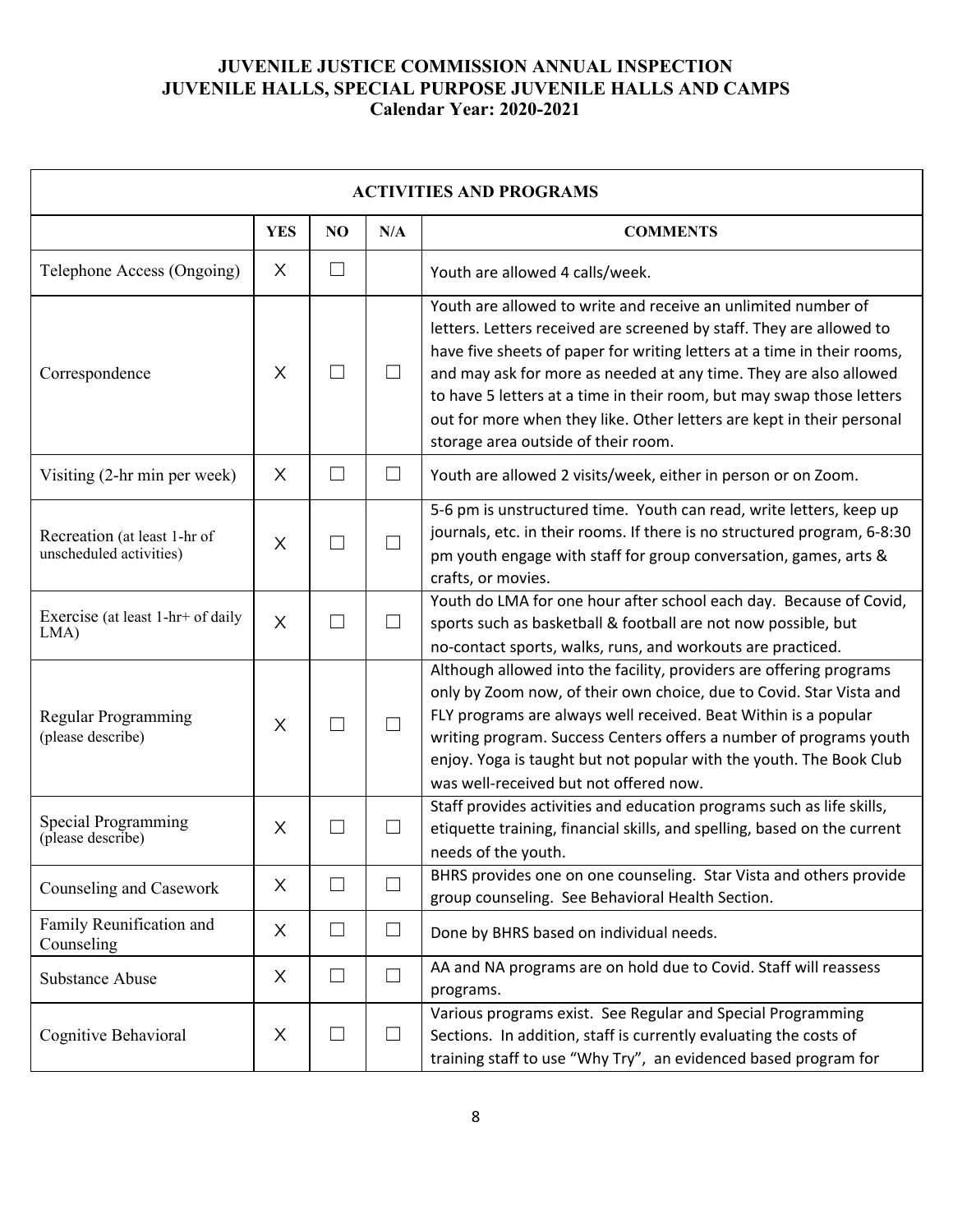|                                  |                                                                                            |                          |        | youth to learn life skills, including decision making and how to<br>respond thoughtfully to issues.                                                                                       |  |  |  |
|----------------------------------|--------------------------------------------------------------------------------------------|--------------------------|--------|-------------------------------------------------------------------------------------------------------------------------------------------------------------------------------------------|--|--|--|
| Victim Awareness/                | ⊔                                                                                          | X                        | $\Box$ | Not done in YSC. No specific programs, although the staff are aware                                                                                                                       |  |  |  |
| <b>Restorative Justice</b>       |                                                                                            |                          |        | of and supportive of the concepts.                                                                                                                                                        |  |  |  |
|                                  |                                                                                            |                          |        | Staff is hoping to establish a culinary arts program next year. Youth                                                                                                                     |  |  |  |
| <b>Vocational Training</b>       | $\times$                                                                                   | $\mathcal{L}$            | $\Box$ | learn some landscaping/gardening skills as well working in the                                                                                                                            |  |  |  |
|                                  |                                                                                            |                          |        | garden. Success Centers has provided programs in work preparation<br>skills.                                                                                                              |  |  |  |
| Post-Secondary Education         | X                                                                                          | $\Box$                   | П      | Project Change is in place with classes taught by CSM or Notre Dame                                                                                                                       |  |  |  |
|                                  |                                                                                            |                          |        | de Namur.                                                                                                                                                                                 |  |  |  |
| Work Programs                    | $\Box$                                                                                     | X                        | $\Box$ | Youth are not taken out of the facility.                                                                                                                                                  |  |  |  |
| <b>Community Services</b>        | X                                                                                          | $\Box$                   | $\Box$ | Youth are not taken out of the facility, but at times have knit caps for                                                                                                                  |  |  |  |
|                                  |                                                                                            |                          |        | hospital programs.                                                                                                                                                                        |  |  |  |
| <b>Parenting Classes</b>         | $\mathsf{L}$                                                                               | X                        |        | Nothing formal, but can be given on a case by case basis.                                                                                                                                 |  |  |  |
|                                  |                                                                                            |                          |        | Expectations for behavior within the facility are set at orientation.                                                                                                                     |  |  |  |
| <b>Sexual Harassment Classes</b> | X                                                                                          | $\Box$                   | $\Box$ | Issues if any in the youth's life are worked into group counseling                                                                                                                        |  |  |  |
|                                  |                                                                                            |                          |        | sessions.                                                                                                                                                                                 |  |  |  |
|                                  |                                                                                            |                          |        | Bible study is offered once a week. Other religious books are                                                                                                                             |  |  |  |
| Religious Activities             | X                                                                                          | $\overline{\phantom{a}}$ | ⊔      | available. Various fasting needs are accommodated for religious                                                                                                                           |  |  |  |
|                                  |                                                                                            |                          |        | reasons.                                                                                                                                                                                  |  |  |  |
| Education                        | X                                                                                          | $\Box$                   | $\Box$ | In addition to school, several education programs exist. See<br>programming section and post-secondary education.                                                                         |  |  |  |
|                                  |                                                                                            |                          |        |                                                                                                                                                                                           |  |  |  |
| Comments:                        |                                                                                            |                          |        |                                                                                                                                                                                           |  |  |  |
|                                  |                                                                                            |                          |        | Substance Abuse programs, currently on hold, should be reconsidered as soon as possible.                                                                                                  |  |  |  |
|                                  |                                                                                            |                          |        | We encourage bringing back the Book Club and support the evaluation of WhyTry and new                                                                                                     |  |  |  |
|                                  |                                                                                            |                          |        | vocational training opportunities, e.g. culinary arts with JobTrain.                                                                                                                      |  |  |  |
|                                  |                                                                                            |                          |        |                                                                                                                                                                                           |  |  |  |
|                                  |                                                                                            |                          |        | Transition and reentry programs, as envisioned for PREP, are on hold now due to the small                                                                                                 |  |  |  |
|                                  |                                                                                            |                          |        | number of youth who will be at the facility for sufficient time. In our interview, Ms. Clark<br>described her hope of revamping plans to make skill development programs available to any |  |  |  |
| Recommendations:                 |                                                                                            |                          |        | youth who would benefit from them. Programs would include job skills, life skills, and other                                                                                              |  |  |  |
|                                  |                                                                                            |                          |        | reentry needs, such as driver's ed. We strongly support the development of these transition                                                                                               |  |  |  |
|                                  | plans.                                                                                     |                          |        |                                                                                                                                                                                           |  |  |  |
|                                  |                                                                                            |                          |        |                                                                                                                                                                                           |  |  |  |
|                                  |                                                                                            |                          |        | Related, unit staff mentioned that youth assessments and plans are mostly written and                                                                                                     |  |  |  |
|                                  | driven by Probation Officers assigned to youth. They think the unit staff could contribute |                          |        |                                                                                                                                                                                           |  |  |  |
|                                  | more to the development of the plans, thereby improving the quality.                       |                          |        |                                                                                                                                                                                           |  |  |  |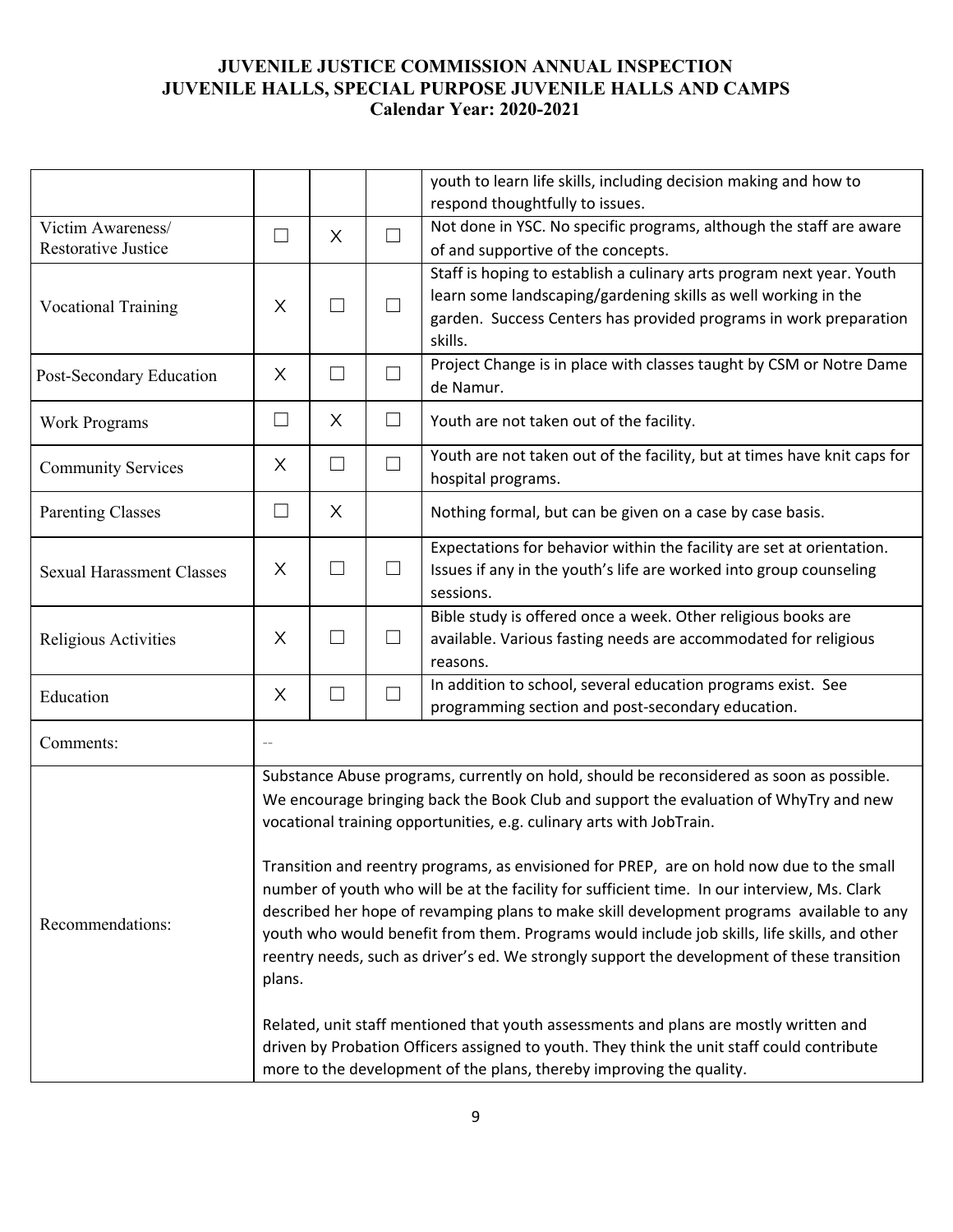| <b>USE OF FORCE</b> |                                                                                                                                                                                                                                                                                                                                                                                                                                                                                                                                                                                                                                   |  |  |  |  |  |
|---------------------|-----------------------------------------------------------------------------------------------------------------------------------------------------------------------------------------------------------------------------------------------------------------------------------------------------------------------------------------------------------------------------------------------------------------------------------------------------------------------------------------------------------------------------------------------------------------------------------------------------------------------------------|--|--|--|--|--|
| Comments:           | A hands-on approach is the last resort when there is a fight or youth become violent. Before<br>hands are placed on any youth, verbal direction is given first and it's made clear staff may<br>physically intervene. Handcuffs are the only restraint used and only when there is concern a<br>youth could hurt themselves or others. After the youth is restrained they may be taken to<br>medical or placed in their room to be separated from others. They are always watched until<br>the situation is resolved. Staff has had excellent training in the use of restraints to ensure<br>that neither staff or youth is hurt. |  |  |  |  |  |
| Recommendations:    | We support on-going Use of Force training and encourage practice sessions to keep up staff<br>skills. See Staff Interviews section for recommendation on defensive tactics ongoing practice<br>and training.                                                                                                                                                                                                                                                                                                                                                                                                                      |  |  |  |  |  |

|           | <b>ROOM CONFINEMENT</b>                                                                                                                                                                                                                                                                                                                                                                                                                                                                                                                                                                                                                                                                                                                                                                                     |
|-----------|-------------------------------------------------------------------------------------------------------------------------------------------------------------------------------------------------------------------------------------------------------------------------------------------------------------------------------------------------------------------------------------------------------------------------------------------------------------------------------------------------------------------------------------------------------------------------------------------------------------------------------------------------------------------------------------------------------------------------------------------------------------------------------------------------------------|
|           | Staff and youth at the YSC are all in agreement that youth should spend as little time as<br>possible in their rooms, but Covid protocols do require that youth spend more time in their<br>rooms than anyone would like, at the moment. One of the things youth identified in their<br>interviews they least like are their rooms.                                                                                                                                                                                                                                                                                                                                                                                                                                                                         |
|           | Upon entry to the facility, youth stay in a quarantine unit for three days, where they must<br>remain in their room until they clear health checks. This is the A-level of Covid classification<br>for youth; the facility currently classifies youth in either A, B or C levels. After clearing A-level,<br>youth enter a B-level unit/pod which is kept separate from C-level youth, who have the<br>greatest degree of freedom of movement, for two weeks.                                                                                                                                                                                                                                                                                                                                               |
| Comments: | All youth, during Covid, are required to eat meals alone in their rooms. At other times in the<br>facility, they are required to wear masks. The alternative to eating in their rooms would be to<br>eat at separate tables inside on their unit, or in the dining hall socially distanced, but because<br>those are indoor eating spaces and they cannot wear masks while eating, the County was not<br>allowing it at the time of our inspection. Second, during breaks in the school day, youth are<br>also taken back to their room. Again, congregating in indoor spaces, even when socially<br>distanced, is not considered safe for Covid reasons. Lastly, youth have a break before evening<br>programming, and during that time they also are taken to their room, when they can read or<br>write. |
|           | The only other times youth are confined to their rooms, not for Covid reasons, are when they<br>need to be separated from other youth for disciplinary reasons, or more often because they<br>need space to decompress for a 'time out', either because they choose to on their own, or<br>because staff require it. To minimize this 'time out' use of rooms, the YSC staff are working                                                                                                                                                                                                                                                                                                                                                                                                                    |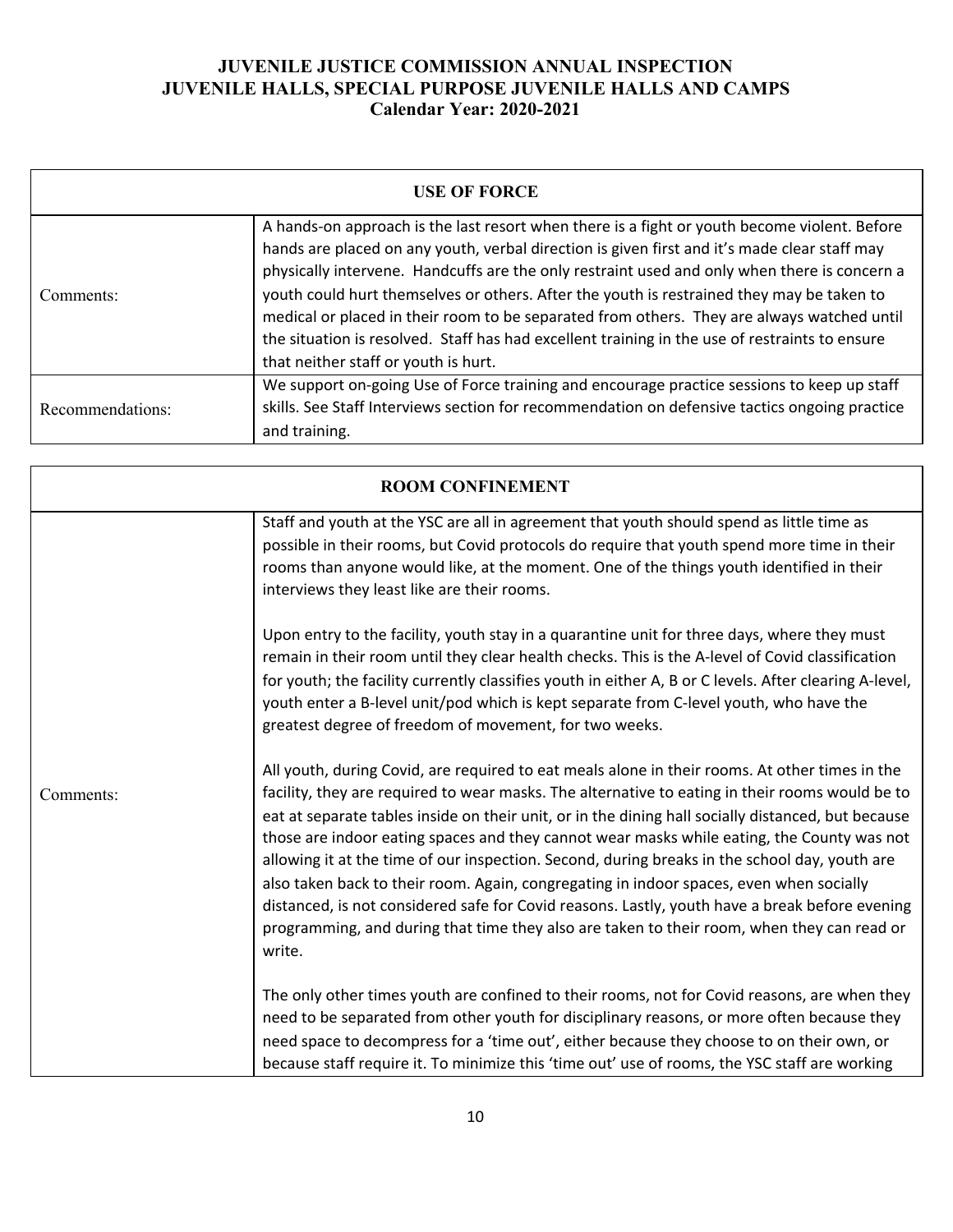|                  | on renovating an empty unit to convert it to a 'decompression' space outside of youth<br>residential units.                                                                                                                                                                                                |
|------------------|------------------------------------------------------------------------------------------------------------------------------------------------------------------------------------------------------------------------------------------------------------------------------------------------------------|
|                  | Lastly, staff do conduct regular safety checks, which are logged, while youth are alone in their<br>rooms.                                                                                                                                                                                                 |
| Recommendations: | None -- Covid restricts opportunities, and the desire of the staff, to get youth out of their<br>rooms. With such a low population in a large facility, staff recognize that they have an<br>opportunity to take youth out of their rooms, but Covid protocols limit what they can do in<br>indoor spaces. |

| <b>DUE PROCESS</b>      |            |                                                                                                                                                                                                                                    |     |                                                                                                                                                                                                                                                                                                                                                                                                                                                                                                                                                                                                                                                                                                           |
|-------------------------|------------|------------------------------------------------------------------------------------------------------------------------------------------------------------------------------------------------------------------------------------|-----|-----------------------------------------------------------------------------------------------------------------------------------------------------------------------------------------------------------------------------------------------------------------------------------------------------------------------------------------------------------------------------------------------------------------------------------------------------------------------------------------------------------------------------------------------------------------------------------------------------------------------------------------------------------------------------------------------------------|
| <b>REVIEWED</b>         | <b>YES</b> | N <sub>O</sub>                                                                                                                                                                                                                     | N/A | <b>COMMENTS</b>                                                                                                                                                                                                                                                                                                                                                                                                                                                                                                                                                                                                                                                                                           |
| Discipline Guidelines   | $\times$   |                                                                                                                                                                                                                                    |     | Youth are aware of the rules from Orientation and written rules are<br>posted. Discipline issues usually arise in school. When a youth<br>misbehaves, they are taken to the unit for time out. Discipline is a<br>loss of points toward an incentive such as extra snacks. Discipline is<br>matched to the incident and adjusted based on needs of the youth.<br>There were 10 Discipline Reports on file for 2019. The primary<br>reason for discipline was youth not following rules & directions or<br>disrespectful/out-of-control behavior. In each case, youth were given<br>alternative programming. Two had loss of "Good Behavior Days" and<br>one had restrictions on the next two visitations. |
| <b>Grievance Trends</b> | $\times$   |                                                                                                                                                                                                                                    |     | There were no particular trends. It was noted, however, that more<br>than half of the grievances were reported in the first quarter of the<br>year and one staff member was mentioned in 4 of the cases early in<br>the year. Several complaints were about timely medical attention.<br>That said, when we interviewed youth in September, they were<br>satisfied with the medical care they were receiving, and with their<br>ability to request care.                                                                                                                                                                                                                                                  |
| Comments:               |            | During prior inspections youth also have filed grievances about timely medical attention.<br>Based on our interviews with staff and youth, however, we feel that requests are considered<br>and responses made in reasonable time. |     |                                                                                                                                                                                                                                                                                                                                                                                                                                                                                                                                                                                                                                                                                                           |
| Recommendations:        |            |                                                                                                                                                                                                                                    |     |                                                                                                                                                                                                                                                                                                                                                                                                                                                                                                                                                                                                                                                                                                           |

|            |    |     | <b>MEALS/NUTRITION</b> |
|------------|----|-----|------------------------|
| <b>YES</b> | NO | N/A | <b>COMMENTS</b>        |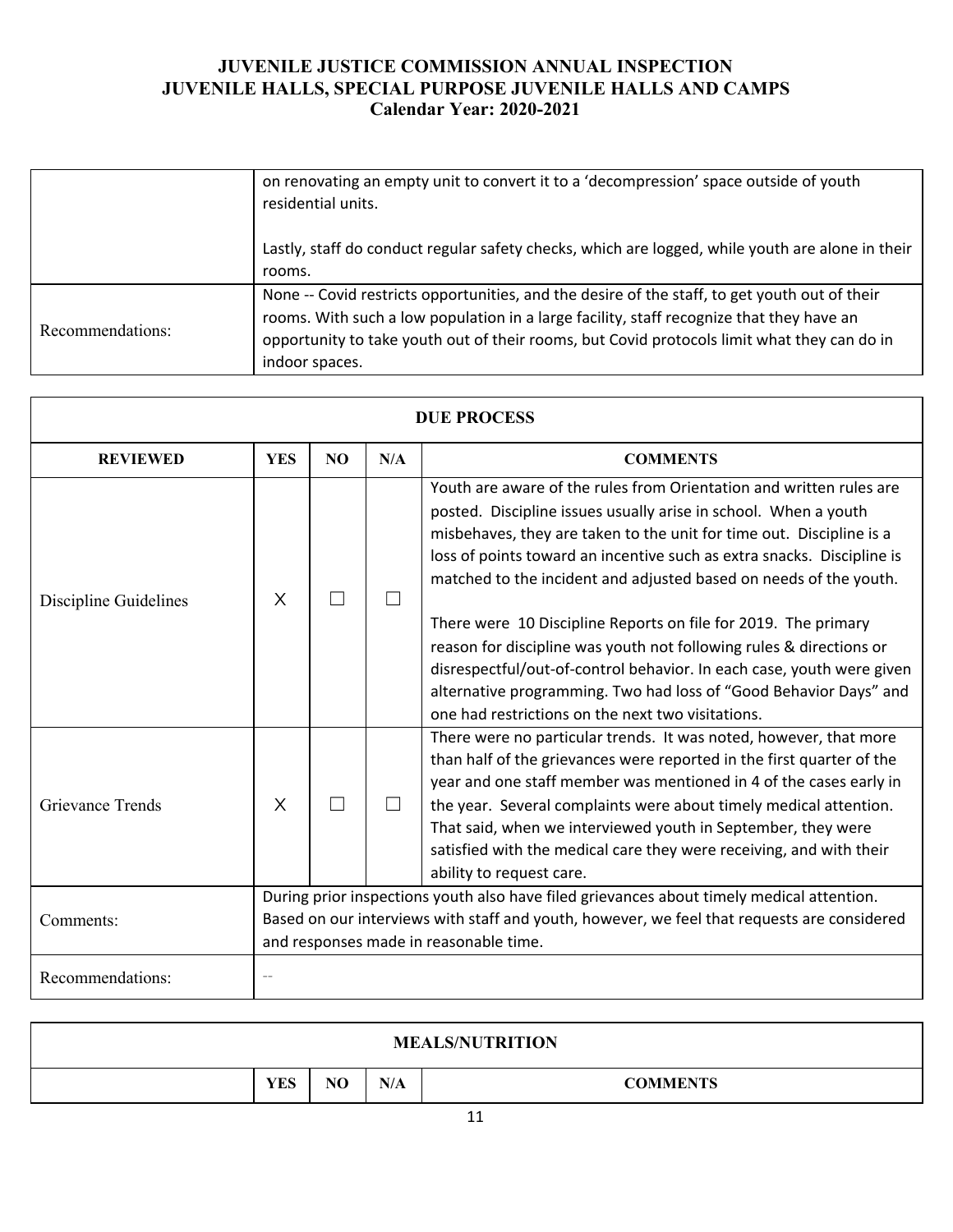| Is the meal menu posted in<br>the dayroom?             | П                                                                                                                                                                                                                                                                                                                                                                                                                                                                         | $\blacksquare$    | $\times$ | The dayroom is not used as often while meals are served on units<br>during Covid. All units have the full week menu posted on the living<br>units on the orientation boards at each workstation.                                                                                                                                                                                                                                                                                                                                                     |  |
|--------------------------------------------------------|---------------------------------------------------------------------------------------------------------------------------------------------------------------------------------------------------------------------------------------------------------------------------------------------------------------------------------------------------------------------------------------------------------------------------------------------------------------------------|-------------------|----------|------------------------------------------------------------------------------------------------------------------------------------------------------------------------------------------------------------------------------------------------------------------------------------------------------------------------------------------------------------------------------------------------------------------------------------------------------------------------------------------------------------------------------------------------------|--|
| Are meal servings ample,<br>nutritious and appetizing? |                                                                                                                                                                                                                                                                                                                                                                                                                                                                           |                   | $\times$ | Because of the change to delivered food, in pre-packaged portions,<br>some youth complain that the quality is not as good and that the<br>portions are not always enough given the different size and appetite<br>of different youth. There are drawbacks to direct serve vs. cafeteria<br>style food. However, no youth had significant complaints about the<br>food, and the meal service does provide nutritious and complete<br>meals. In addition, fresh snacks/fruit is available on the unit for<br>youth to supplement meals if they choose. |  |
| Are staff present and<br>supervising during meals?     | X                                                                                                                                                                                                                                                                                                                                                                                                                                                                         | $\vert \ \ \vert$ | $\Box$   | Staff are on unit with youth during meals.                                                                                                                                                                                                                                                                                                                                                                                                                                                                                                           |  |
| Are meals cafeteria style<br>service or direct serve?  |                                                                                                                                                                                                                                                                                                                                                                                                                                                                           |                   | $\times$ | Meals are direct serve. Not only because meals are currently eaten in<br>rooms due to Covid, but also because of cost saving measures given<br>the very low population in the facility, meals are pre-packaged and<br>delivered to the residential units.                                                                                                                                                                                                                                                                                            |  |
| Are youth allowed to<br>converse during meals?         | $\Box$                                                                                                                                                                                                                                                                                                                                                                                                                                                                    | $\times$          | $\Box$   | Youth would normally be allowed to converse, but they are currently<br>eating alone in their rooms, due to Covid.                                                                                                                                                                                                                                                                                                                                                                                                                                    |  |
| What is the length of time<br>allotted to eat?         | $\Box$                                                                                                                                                                                                                                                                                                                                                                                                                                                                    | $\Box$            | X        | Youth are given up to 30 minutes for meals. The youth usually finish<br>before the allotted time and staff start collecting trays once they are<br>finished.                                                                                                                                                                                                                                                                                                                                                                                         |  |
| Comments:                                              | Nothing additional to comments above.                                                                                                                                                                                                                                                                                                                                                                                                                                     |                   |          |                                                                                                                                                                                                                                                                                                                                                                                                                                                                                                                                                      |  |
| Recommendations:                                       | Given the small population of youth in the facility, staff have a tricky balance to attain<br>between cost saving and youth happiness with meals. The only suggestion -- and it is just a<br>suggestion -- we would have is that because youth express strong interest in a culinary arts<br>program / skills development, that program might present opportunities to add some<br>creativity to the meal options as compared to the current, pre-cooked, delivered food. |                   |          |                                                                                                                                                                                                                                                                                                                                                                                                                                                                                                                                                      |  |

| <b>TRAUMA INFORMED APPROACHES</b> |                                                                                                                                                                                                                                                                                                                                                                                                                                          |  |  |  |  |  |
|-----------------------------------|------------------------------------------------------------------------------------------------------------------------------------------------------------------------------------------------------------------------------------------------------------------------------------------------------------------------------------------------------------------------------------------------------------------------------------------|--|--|--|--|--|
| Comments:                         | Trauma informed staff training is mandated. Staff learn the effects of trauma on youth and<br>learn to better understand the population they are working with. As they become more<br>aware of the issues that youth face, the environment has become less and less punitive.<br>Staff is becoming skilled at asking questions to learn what is going on in each youth's life<br>without becoming too intrusive so the youth don't talk. |  |  |  |  |  |
| Recommendations:                  | $- -$                                                                                                                                                                                                                                                                                                                                                                                                                                    |  |  |  |  |  |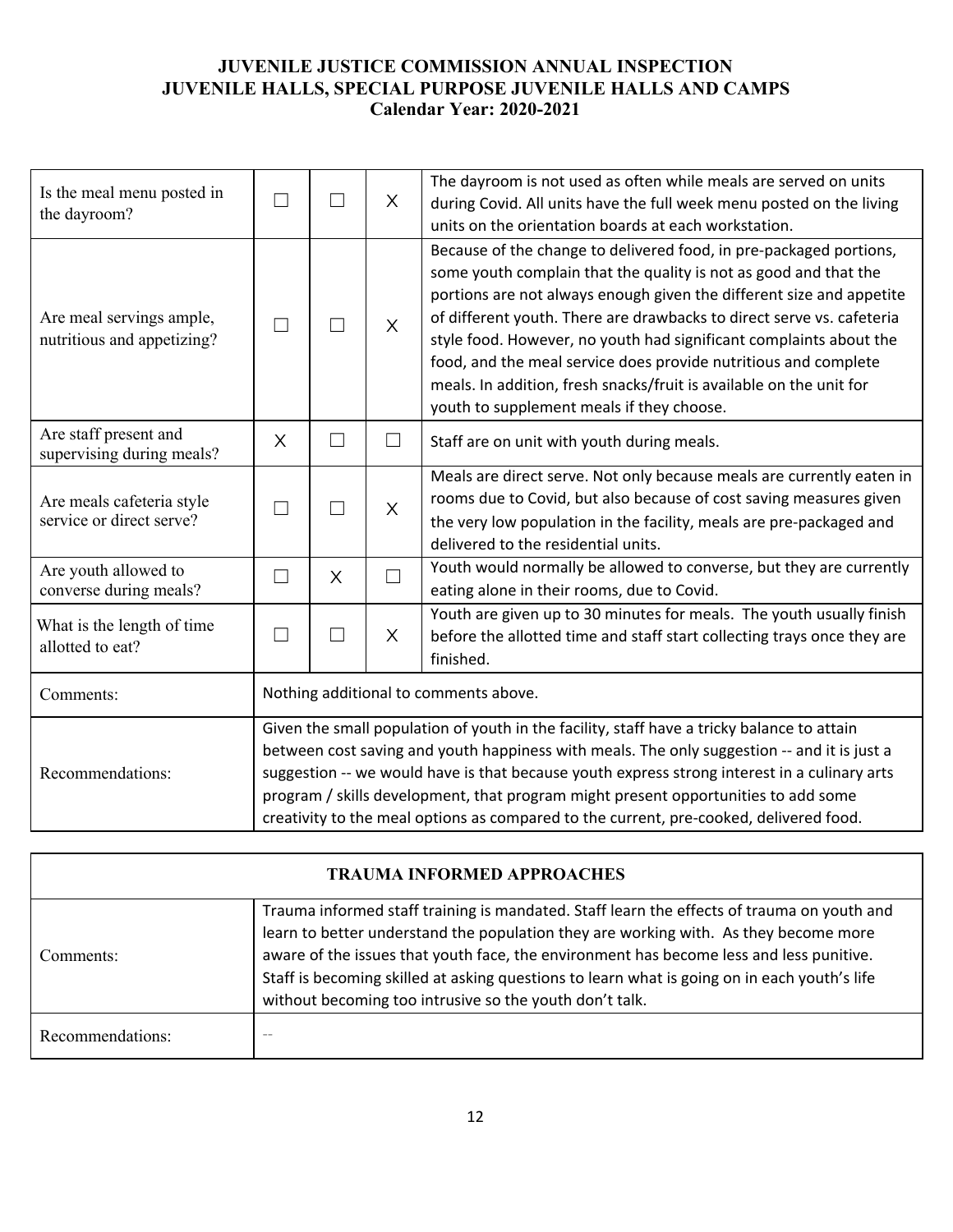| <b>CULTURAL AND LINGUISTICALLY APPROPRIATE</b> |                                                                                                                                                                                                                                                                                                               |  |  |  |  |  |  |  |
|------------------------------------------------|---------------------------------------------------------------------------------------------------------------------------------------------------------------------------------------------------------------------------------------------------------------------------------------------------------------|--|--|--|--|--|--|--|
| Comments:                                      | The Latinx population continues to be a significant percentage of youth at the YSC. The YSC<br>uses Rosetta Stone to help youth improve their English. An activities committee develops<br>themes for activities that pertain to different cultural groups. There is a Cultural Awareness<br>Week at the YSC. |  |  |  |  |  |  |  |
| Recommendations:                               | $- -$                                                                                                                                                                                                                                                                                                         |  |  |  |  |  |  |  |

| <b>LGBTOI</b>    |                                                                                                                                                                                                                                                    |  |  |  |  |  |  |
|------------------|----------------------------------------------------------------------------------------------------------------------------------------------------------------------------------------------------------------------------------------------------|--|--|--|--|--|--|
| Comments:        | The YSC is seeing more trans males and provides requested clothing such as binders and<br>boxer shorts. Any required searches are consistent with how the youth identify. Staff have<br>access to and take training on LGBTQI concerns and issues. |  |  |  |  |  |  |
| Recommendations: | $- -$                                                                                                                                                                                                                                              |  |  |  |  |  |  |

| <b>USE OF TECHNOLOGY</b> |                                                                                                                                                                                                                                                                                                                    |  |  |  |  |  |  |
|--------------------------|--------------------------------------------------------------------------------------------------------------------------------------------------------------------------------------------------------------------------------------------------------------------------------------------------------------------|--|--|--|--|--|--|
| Comments:                | At intake, youth are given Chromebooks for school work until they are integrated with the<br>general population and participate in the regular classroom. Computers are used in school<br>and set up in the units for Zoom calls. Youth are getting proficient and are able to teach staff<br>on computer use now. |  |  |  |  |  |  |
| Recommendations:         |                                                                                                                                                                                                                                                                                                                    |  |  |  |  |  |  |

# **PHYSICAL INSPECTION**

| <b>ADMINISTRATION</b>                             |            |     |     |                                                                                                                                                                                                                                                                                |  |  |
|---------------------------------------------------|------------|-----|-----|--------------------------------------------------------------------------------------------------------------------------------------------------------------------------------------------------------------------------------------------------------------------------------|--|--|
| <b>AREA REVIEWED</b>                              | <b>YES</b> | NO. | N/A | <b>COMMENTS</b>                                                                                                                                                                                                                                                                |  |  |
| <b>Facility Perimeter</b>                         | Χ          |     |     | Walked around the outside and was able to observe the security<br>perimeter and parking areas for the facility. No obvious issues.                                                                                                                                             |  |  |
| Cleanliness                                       | X          |     |     | The facility is tidy.                                                                                                                                                                                                                                                          |  |  |
| Facility Paint, Gutters,<br>Windows, Roof, Drains |            | X   |     | Did not have time during a relatively quick walk-through due to<br>Covid to examine these parts of the facility closely. However, quick<br>observation while walking through did not reveal any obvious or<br>glaring deficiencies. The facility appears overall to be in good |  |  |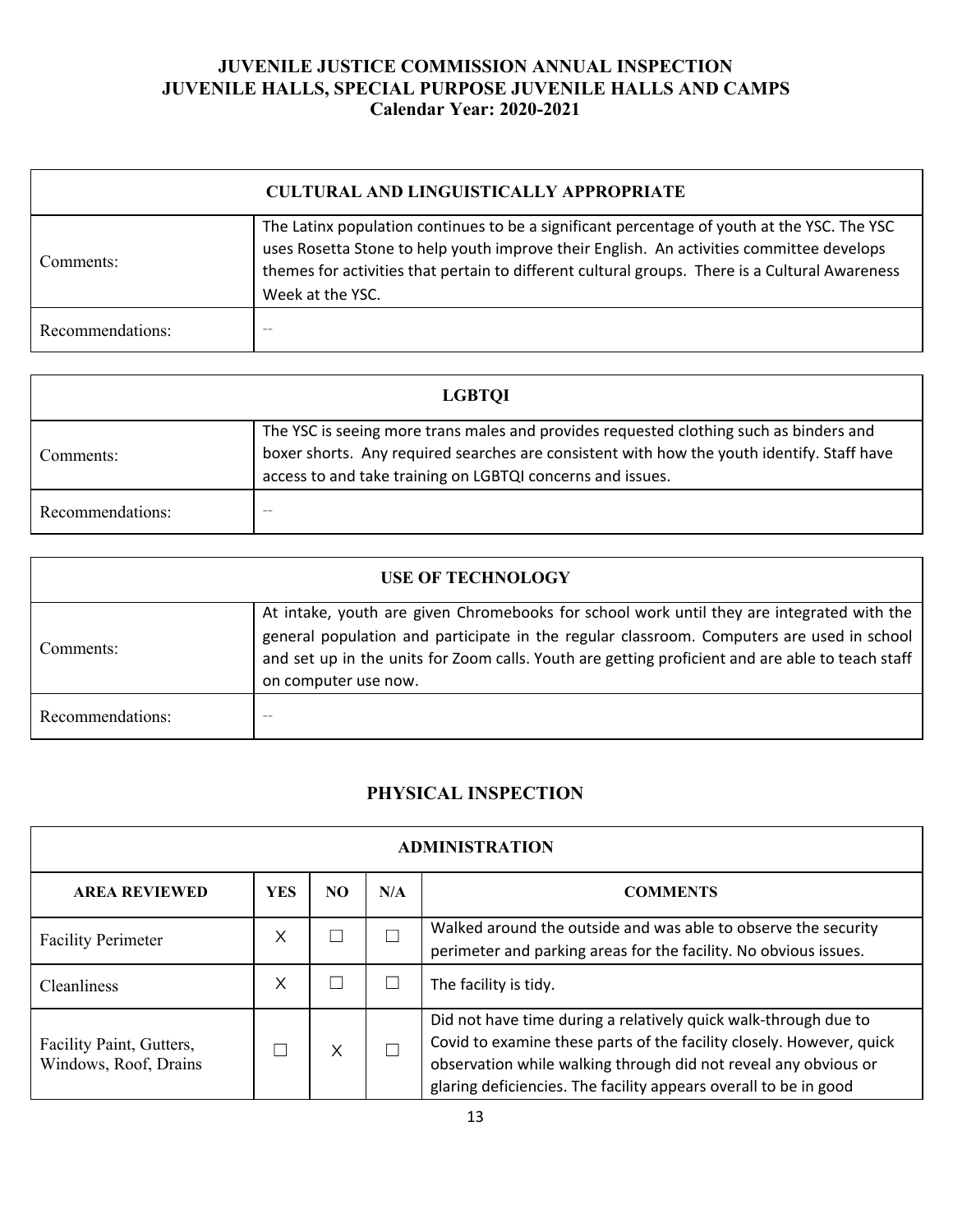|                  |      |  | condition. Per the facility leadership team, all units have received a<br>paint touch up this year removing any visible graffiti, clearing<br>covered vents, etc., as part of the capital improvement project this<br>year. |
|------------------|------|--|-----------------------------------------------------------------------------------------------------------------------------------------------------------------------------------------------------------------------------|
| Comments:        | None |  |                                                                                                                                                                                                                             |
| Recommendations: | None |  |                                                                                                                                                                                                                             |

| <b>EXTERIOR OF LOCKED FACILITY</b> |                                                           |                |          |                                                                                                                                                                                                                       |  |  |  |
|------------------------------------|-----------------------------------------------------------|----------------|----------|-----------------------------------------------------------------------------------------------------------------------------------------------------------------------------------------------------------------------|--|--|--|
| <b>AREA REVIEWED</b>               | <b>YES</b>                                                | N <sub>O</sub> | N/A      | <b>COMMENTS</b>                                                                                                                                                                                                       |  |  |  |
| Grass Areas and Lawns              | $\times$                                                  |                | П        | Well maintained.                                                                                                                                                                                                      |  |  |  |
| Concrete/Asphalt Walkways          | $\times$                                                  | П              | П        | Sound and without any cracks or structural issues. There was some<br>weeding needed on some edges, but nothing significant.                                                                                           |  |  |  |
| <b>Exercise/Recreation Areas</b>   | $\times$                                                  |                | П        | Well maintained. Large playing field and track in the middle of the<br>facility.                                                                                                                                      |  |  |  |
| <b>Facility Paint and Windows</b>  | X                                                         | $\Box$         | П        | No deficiencies observed.                                                                                                                                                                                             |  |  |  |
| Gutters, Roof, Drains              |                                                           | X              | $\perp$  | Not able during relatively quick walk-through, during Covid, to<br>observe these areas from the top. No obvious issues from quick<br>observations.                                                                    |  |  |  |
| Security and Lighting              |                                                           |                | $\times$ | Indoor lighting adequate. Not able to observe outdoor lighting<br>because the visit was during the day. While we did not conduct a<br>thorough examination of security, the YSC is a modern, very secure<br>facility. |  |  |  |
| Comments:                          | The physical condition of the facility is generally good. |                |          |                                                                                                                                                                                                                       |  |  |  |
| Recommendations:                   | None                                                      |                |          |                                                                                                                                                                                                                       |  |  |  |

| <b>INTERIOR OF LOCKED FACILITY</b> |     |    |     |                                                                                                                       |  |  |
|------------------------------------|-----|----|-----|-----------------------------------------------------------------------------------------------------------------------|--|--|
| <b>AREA REVIEWED</b>               | YES | NO | N/A | <b>COMMENTS</b>                                                                                                       |  |  |
| Living Areas                       |     |    |     | With very few youth in the facility, upkeep is easier. Staff also make<br>an extra effort to decorate where they can. |  |  |
| Cleanliness                        |     |    |     | Clean and well maintained.                                                                                            |  |  |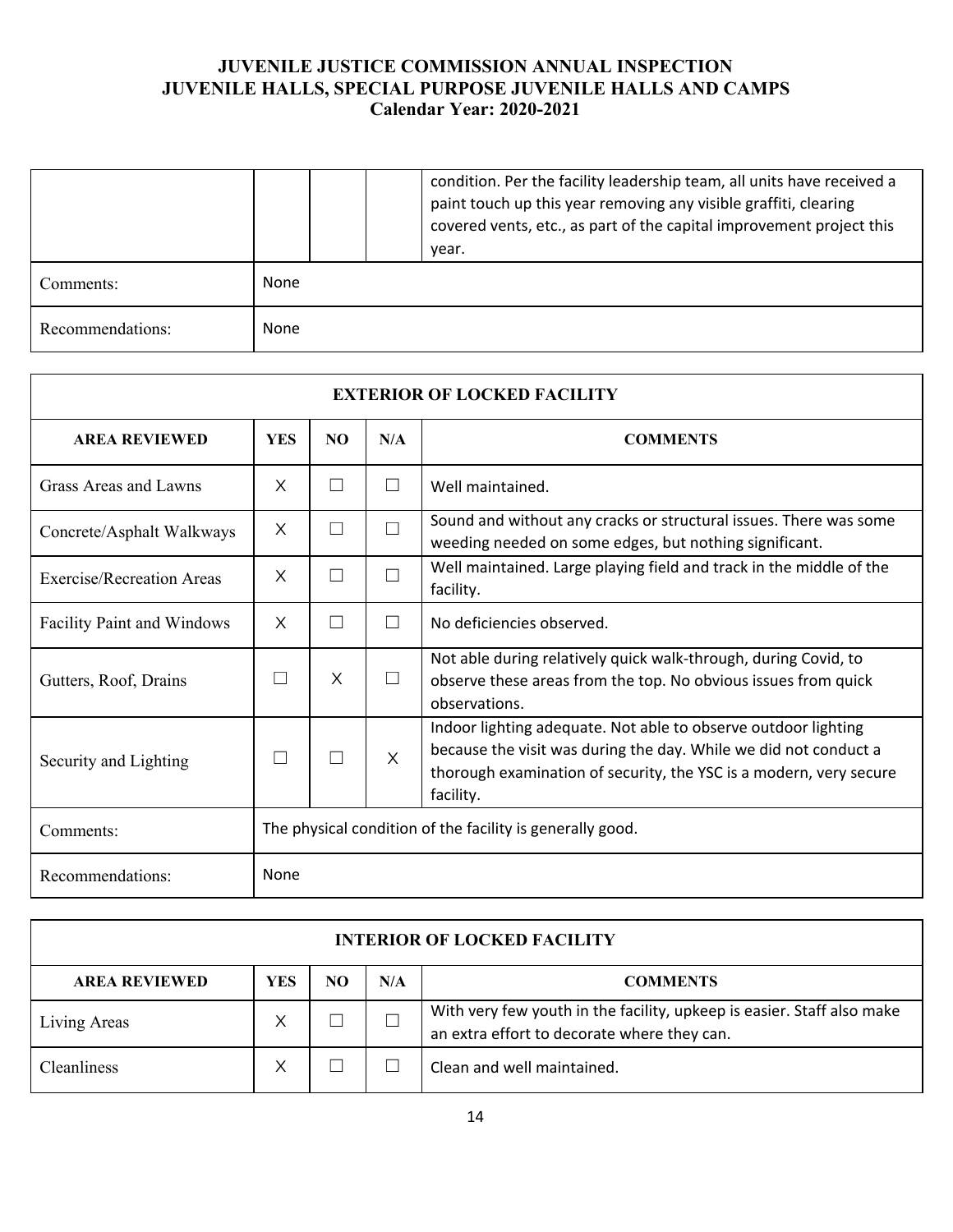| Furnishings               | $\times$ | $\Box$ | $\Box$ | The YSC recently received new furniture.                                                                                                                                                                                                                                                                                   |
|---------------------------|----------|--------|--------|----------------------------------------------------------------------------------------------------------------------------------------------------------------------------------------------------------------------------------------------------------------------------------------------------------------------------|
| Fixtures                  | X        | $\Box$ | $\Box$ | Secure and well maintained.                                                                                                                                                                                                                                                                                                |
| Upkeep                    | X        | $\Box$ | $\Box$ | In good condition.                                                                                                                                                                                                                                                                                                         |
| Safe Storage of Chemicals | X        | $\Box$ | $\Box$ | Well maintained, labeled and secured.                                                                                                                                                                                                                                                                                      |
| <b>Sleeping Space</b>     | $\times$ | $\Box$ | $\Box$ | Clean and spare. Standard prison metal furnishings. Toilets and sinks<br>are in each room.                                                                                                                                                                                                                                 |
| <b>Beds</b>               | $\times$ | П      | $\Box$ | Quick observation of a room. Due to Covid, did not touch or sit on<br>any furniture.<br>Beds are standard prison, metal frame structures. They do not look<br>very comfortable, and in our interview with the Nurse, we were told<br>that complaints about back pain are one of the common medical<br>complaints of youth. |
| Mattresses                | $\times$ | $\Box$ | $\Box$ | Mattresses are standard prison, removable pads. See previous<br>comment about comfort.                                                                                                                                                                                                                                     |
| Day Rooms                 | $\times$ | $\Box$ | $\Box$ | Clean and spare. Not getting much use due to Covid restrictions.                                                                                                                                                                                                                                                           |
| Classrooms                | X        | $\Box$ | $\Box$ | Youth are working at individual computer stations, as part of<br>distance learning. More in the Hillcrest inspection.                                                                                                                                                                                                      |
| Restrooms                 | $\times$ | $\Box$ | $\Box$ | Restrooms for staff and visitors are clean and well maintained. Youth<br>toilets and sinks are in each of their rooms.                                                                                                                                                                                                     |
| Showers                   | $\times$ | П      | $\Box$ | On unit, public but individual shower stalls, with openings at the top<br>and bottom of shower doors, so youth can be observed for safety<br>reasons.                                                                                                                                                                      |
| Temperature               | $\times$ | $\Box$ | $\Box$ | Comfortable                                                                                                                                                                                                                                                                                                                |
| Lighting                  | X        | ப      | $\Box$ | Adequate                                                                                                                                                                                                                                                                                                                   |
| Visitation                | χ        | $\Box$ | $\Box$ | Well lit and adequate space, with opportunity for private room use<br>as well. Managed by Admissions staff.                                                                                                                                                                                                                |
| <b>Holding Areas</b>      | χ        | $\Box$ | $\Box$ | Observed in Admissions. Used temporarily sometimes (i.e. 1 hour)<br>during admission. Window panes for observation while in holding<br>room.                                                                                                                                                                               |
| Admission/Release         | X        | $\Box$ | $\Box$ | Plenty of space, given the low youth population. Adequate and<br>modern facility.                                                                                                                                                                                                                                          |